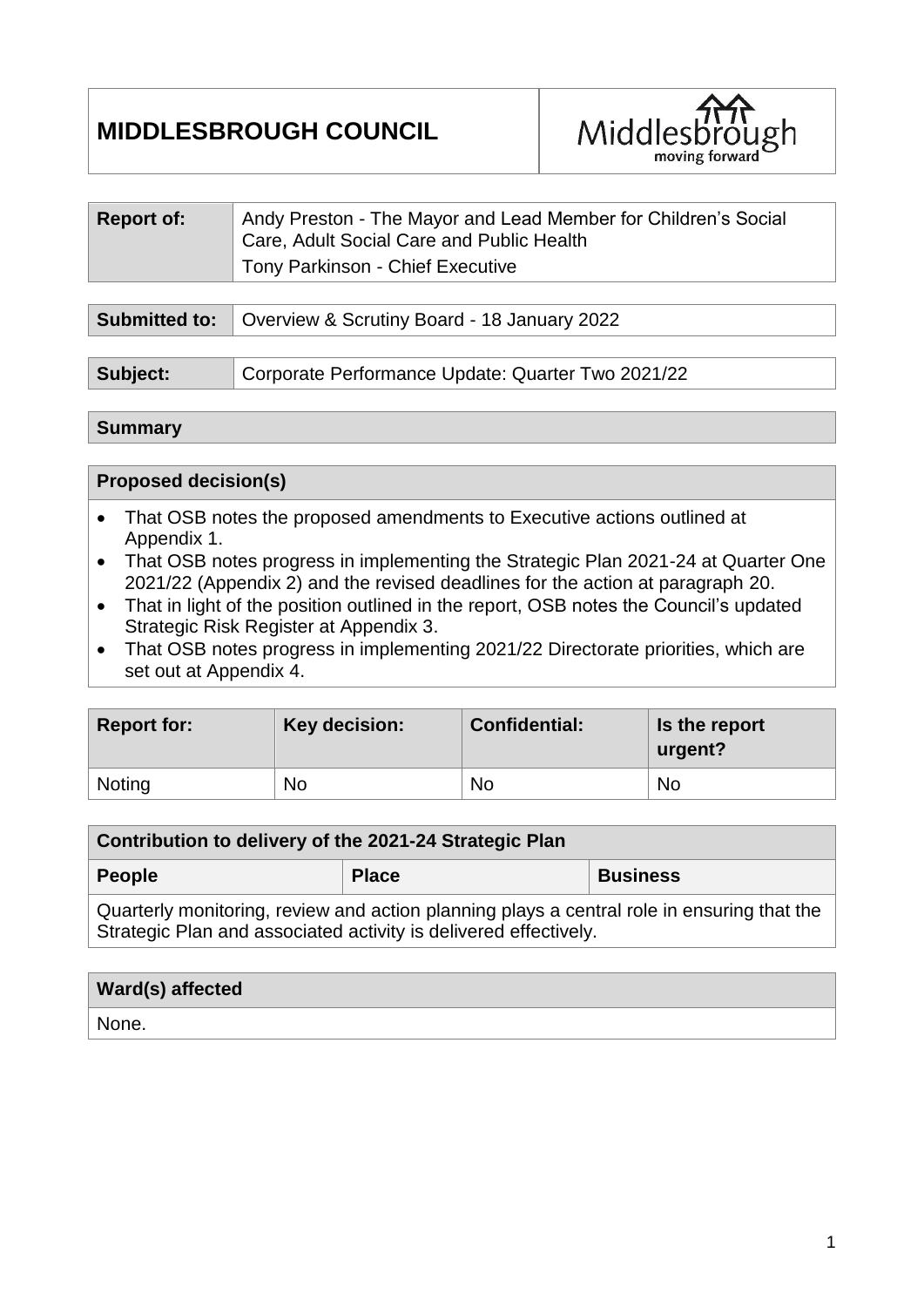## **What is the purpose of this report?**

1. This report advises OSB of corporate performance at the end of Quarter Two 2021/22.

#### **Why does this report require a member decision?**

- 2. The Council's Scheme of Delegation gives OSB collective responsibility for monitoring corporate strategic performance, together with associated action.
- 3. This report provides the necessary information to enable OSB to discharge its performance monitoring responsibilities, setting out progress against Executive action, the Strategic Plan and other key associated items, together with actions to be taken to address any issued identified.
- 4. The projected 2021/22 financial outturns for Quarter Two were presented separately to OSB at its meeting of 7 December 2021, and so are not repeated here. Where performance has had a significant impact on finances this is highlighted within the body of the report.

#### **Report Background**

- 5. As part of continuous improvement in performance and risk management, the Council's Leadership Management Team (LMT) has implemented monthly reviews of corporate performance utilising a Directorate Performance dashboard, drawing data from a range of performance systems.
- 6. The output from these sessions is reflected through quarterly updates to the Executive and Overview and Scrutiny Board and covering in addition, progress in delivering actions agreed by the Executive, key Directorate performance issues and other performance-related matters.

#### **Overall progress at Quarter Two 2021/22**

7. The Council's performance overall at the end of Quarter Two was largely positive, with expected performance standards as set out in the Council's risk appetite being achieved and further improving from the Quarter One reported position in the majority of areas.

#### **Progress in delivering Executive actions**

- 8. Actions agreed by the Executive to deliver approved decisions are tracked by LMT on a monthly basis. If, subsequent to the Executive's approval, any action is found to be no longer feasible or appropriate, or cannot be delivered within the approved timescales, this report will be used to advise the Executive of this and seek approval of alternative actions or amended timescales.
- 9. At Quarter Two, 59 of 65 live actions (91%) were reported as on target to be delivered by the agreed timescales, down from the 98% reported at Quarter One, but remaining above the 90% standard of achievement of actions, with four proposed amendments for Executive approval set out at Appendix 1.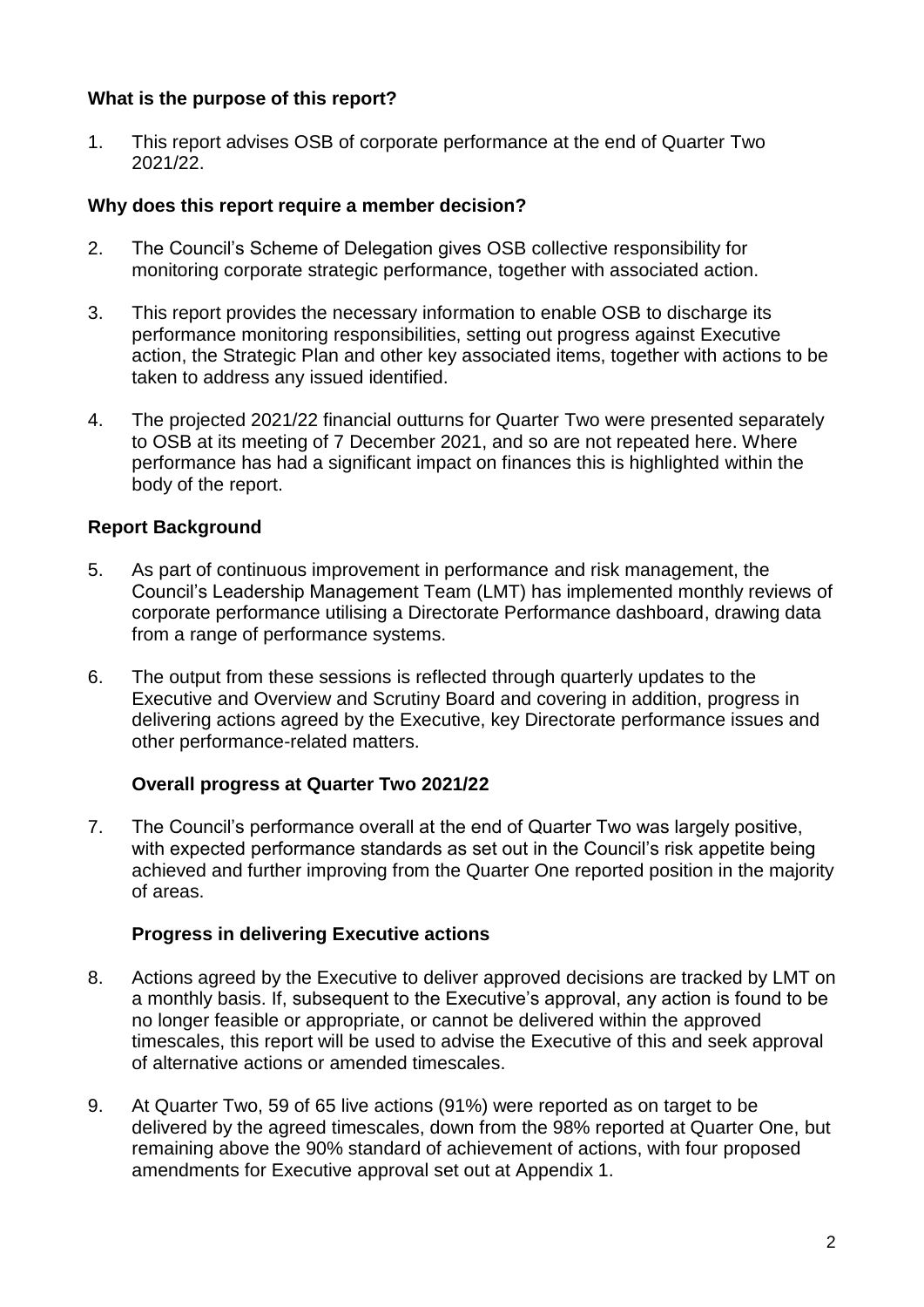- 10. Of the proposed amendments to Executive actions:
	- Three relate to the 'Final Report of the Adult Social Care and Services Scrutiny Panel - Physical Activity for Older People (aged 65 plus) - Service Response', which has seen delays of approximately 12 months as a direct result of the impact on staffing capacity from COVID-19.
	- Consultation on the Local Implementation Plan was delayed due to issues with the production of physical copies of the consultation document, though is now concluded. It is proposed that the plan is put forward for individual Executive decision by 31 December 2021.

## **Progress in delivering the Strategic Plan 2021-24**

11. The Strategic Plan for 2021-24, sets out nine strategic priorities for this period which are supported by an associated set of outcome measures and a workplan, which will see delivery of sustained improvement, up to and beyond 2024.

## *Outcomes*

- 12. At the end of Quarter Two, six of 24 Strategic Plan outcomes were either improving or static against the Quarter One position, with three worsening. As many measures as updated annually, there is no trend information available for 15 outcome measures at the present time.
- 13. COVID-19 has resulted in significant fluctuation in some measures and so targets for outcome measures (will largely involve multi-agency working) will be reviewed during Quarter Three and revised targets subsequently presented to the Executive for approval in the Quarter Three performance report.
- 14. Crime and anti-social behaviour remained of concern at the end of Quarter Two. While anti-social behaviour has remained below pre-pandemic levels, crime has returned broadly to its pre-pandemic state. Discussions are ongoing with Cleveland Police to develop an action plan to bring crime down which includes the need to increase and reinforce police numbers across the town.
- 15. A new town centre vacancy survey was completed in the quarter, showing a vacancy rate of 22.4% (up from 17.8% in the last survey, August 2018). Bricks and mortar retail has been in significant decline globally for over a decade, with the North East of England suffering the greatest increase in retail vacancies nationally; an average of 21.2% of vacancies across the entire region.
- 16. Middlesbrough's Town Centre Strategy, recent successful Towns Fund and Future High Street Funds now provide the wherewithal to deliver the actions to rebalance the market. New leisure tenancies in Captain Cook Shopping Centre will occupy in late 2021 and this will have a positive impact on the short term vacancy rates. In the longer term, new leisure uses will drive additional footfall to the Town Centre, both sustaining retained retail businesses and attracting similar leisure provision. Footfall is also stabilising at a rate of 255k (select sites) per week, comparable with pre-COVID levels.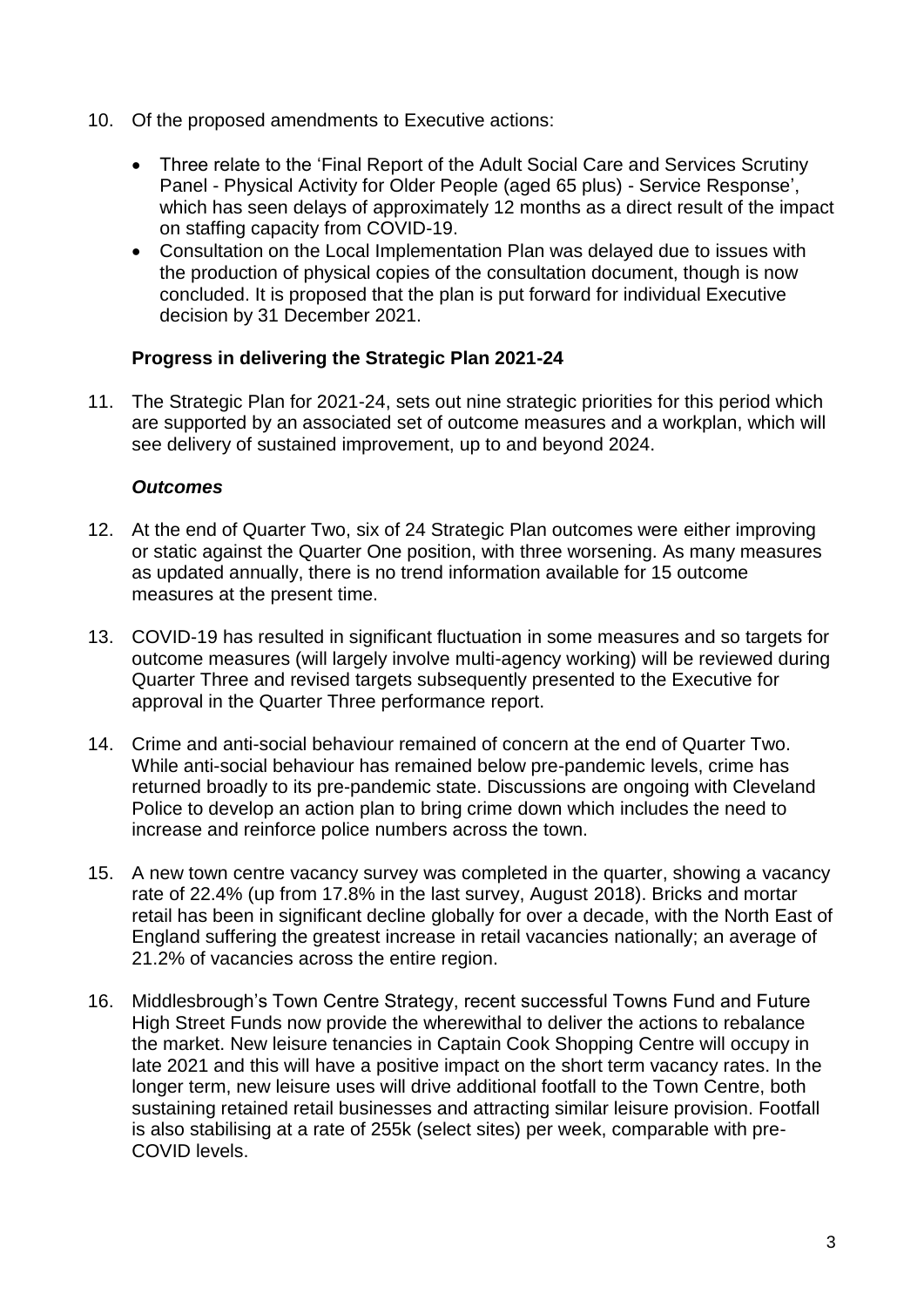## *Workplan*

- 17. Current workplan activity in respect of Strategic Plan outcomes has been reviewed and assessed to ensure it is sufficient to recover performance to agreed target. Where required, any additional activities required will be brought forward for approval within future quarterly updates to the Executive.
- 18. At the end of Quarter Two, performance against Strategic Plan workplan was as set out below, exceeding the corporate target of 90%.

| <b>Status</b>    | Q1 21/22 | Q2 21/22 | <b>Expected</b><br>standard | <b>Standard</b><br>achieved | <b>Trend</b> |
|------------------|----------|----------|-----------------------------|-----------------------------|--------------|
| <b>COMPLETED</b> | 4.5%     | 13.4%    | 90%                         | Yes                         | Improving    |
| <b>GREEN</b>     | 91%      | 86.6%    |                             |                             |              |
| <b>AMBER</b>     | 0%       | 0%       | N/A                         | N/A                         | N/A          |
| <b>RED</b>       | 4.5%     | $0.0\%$  | N/A                         | N/A                         | N/A          |

- 19. Quarter Two saw an additional eight (11.9%) of the 67 Strategic Plan initiatives within the workplan completed (to the three completed in Quarter One), seven of which were COVID-19 Recovery related:
	- Maintain cultural participation to pre-COVID levels.
	- Maintain 5% tolerance in demand protection modelling within Adult Social Care to address the effects of COVID / long-COVID.
	- Maintain sufficient local residential care capacity to meet local demand.
	- Increase the uptake of flu vaccinations across Middlesbrough.
	- Increase the number of early interventions where domestic abuse is a factor, as a result of COVID-19.
	- Increase Early Help assessments across Newport and North Ormesby to mitigate increased levels of deprivation, unemployment and crime, as a result of COVID-19.
	- Increase attainment and attendance levels, reducing exclusions for all children across Middlesbrough.
	- Provide opportunities and training to support people to move into work / further training.
- 20. Whilst there were no Red / off-track workplan initiatives at the end of Quarter Two, following review at Directorate Dashboard Performance Reviews, the two set out below were identified as requiring revised dates in order to avoid future slippage, and the Executive is asked to approve proposed deadlines where specified.

| Initiative                                                                                                                                              | Owner                               | <b>Agreed Due</b><br>Date | Reason for (R) /<br>Impact (I) of delay                                                                                                                                                 | Proposed<br><b>Revised Due</b><br>Date |
|---------------------------------------------------------------------------------------------------------------------------------------------------------|-------------------------------------|---------------------------|-----------------------------------------------------------------------------------------------------------------------------------------------------------------------------------------|----------------------------------------|
| QOS 01: Encourage community<br>participation in the development of<br>Council plans and initiatives,<br>increasing community cohesion and<br>resilience | Legal and<br>Governance<br>Services | 30/09/21                  | R) Need to integrate<br>work with Community<br>Governance Review<br>agreed by Council.<br>(I) Positive in provides<br>for comprehensive<br>review of engagement<br>structures and plans | 30/09/22                               |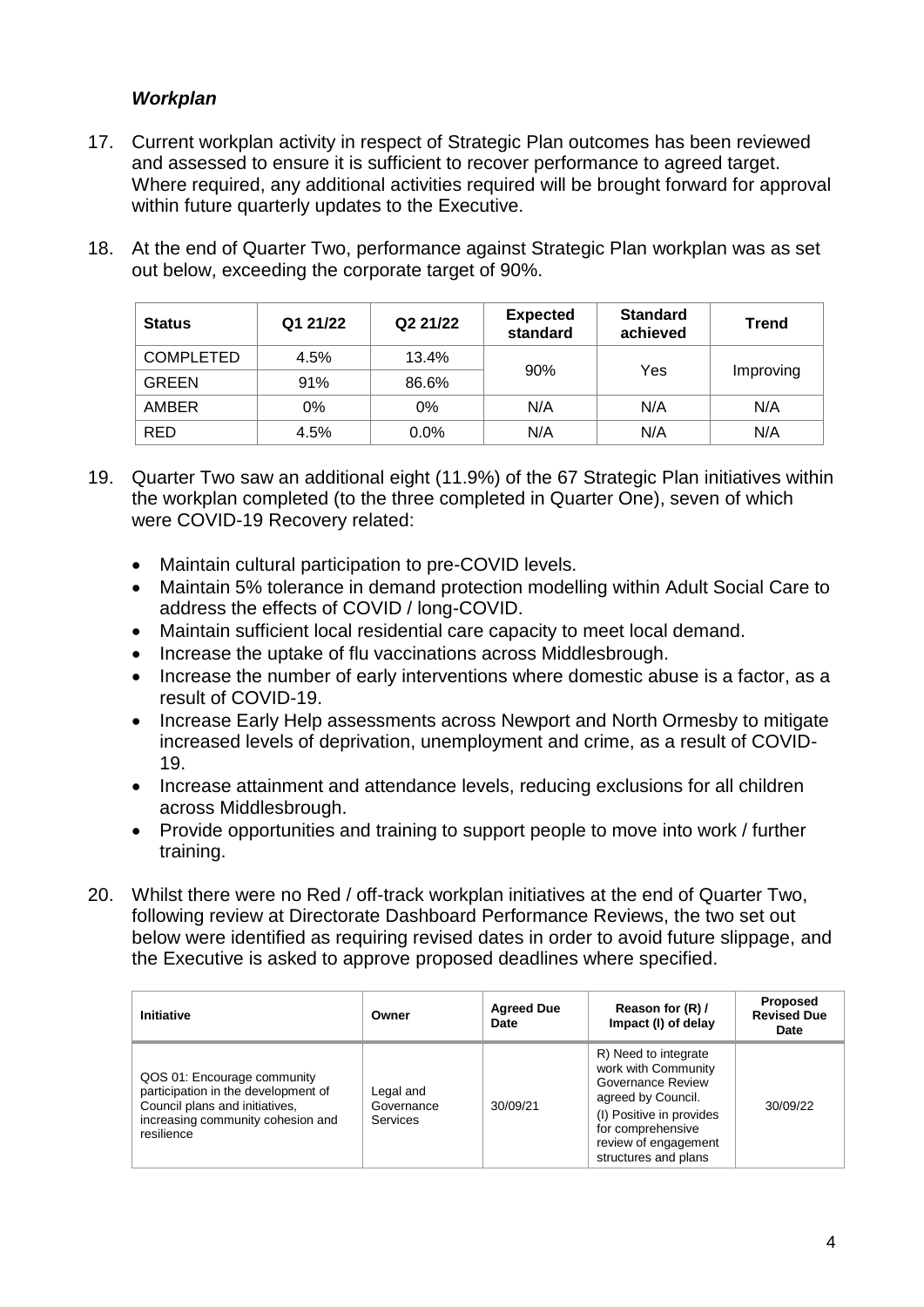| <b>Initiative</b>                                                                   | Owner      | Agreed Due<br>Date | Reason for (R) / Impact<br>(I) of delay                                           | Proposed<br><b>Revised Due</b><br>Date |
|-------------------------------------------------------------------------------------|------------|--------------------|-----------------------------------------------------------------------------------|----------------------------------------|
| AS04: Develop and maintain<br>appropriate support provision for<br>informal carers. | <b>ASC</b> | 31/12/21           | (R) Delayed approval<br>of Carers Strategy<br>(I) Delayed delivery of<br>training | 30/12/22                               |

## **Strategic Risk Register**

- 21. Issues raised within this report which impact on the risk profile of the Council are reflected within the Council's Strategic Risk Register (SRR), which was reviewed in the quarter in line with the Council's policy and is set out at Appendix 3.
- 22. The total number of risks on the SRR reduced to 30 from 35 at Quarter One, comprising 19 high risks and 11 medium risks.
- 23. Three new risks were added during the quarter:
	- Failure to have a legally compliant approach to CCTV in particular, the need to have a comprehensive central register of Council-managed CCTV, which the Council's internal auditor has recently identified is not currently in place. Work is now underway to develop this register by end December 2021.
	- Local uptake of the C19 vaccine is poor resulting in increased transmission Middlesbrough's vaccine uptake of those currently eligible is currently approximately 8% below the North East average, with promotion of uptake being progressed by local COVID-19 response groups.
	- Insufficient funding available to meet demand / costs associated with the Health and Social Care Bill – while the MTFP assumes the Council will be able to cover costs relating to the provisions of the bill, likely costs remain uncertain at this stage and final confirmation of future local authority funding for adult social care is still awaited, so it is therefore prudent to add this risk.
- 24. During Quarter Two, work commenced on a fundamental review of the SRR to reflect revisions to the Council's strategic priorities outlined in the Strategic Plan 2021-24. This work will be analysed during Quarter Three and the revised SRR presented to the Executive in the Quarter Three report.
- 25. Eight risks de-escalated or closed off during the quarter:
	- The risk of poor quality of services provided by health partners impacting / increasing demand for Council services has been de-escalated to Directorate level, following improvements within affected NHS trusts.
	- The risks of inadequate safeguarding practices leading to children and young people being at risk, and of increased harm to children and young people due to instability caused by Social Care transformation were closed following external validation of positive progress within Children's Services.
	- The risk that there are insufficient primary school places in central Middlesbrough is now at target score following delivery of all planned actions and so deescalated to Directorate level.
	- The risk of failure to comply with statutory duties is now at target score following delivery of all planned actions and so de-escalated to Directorate level.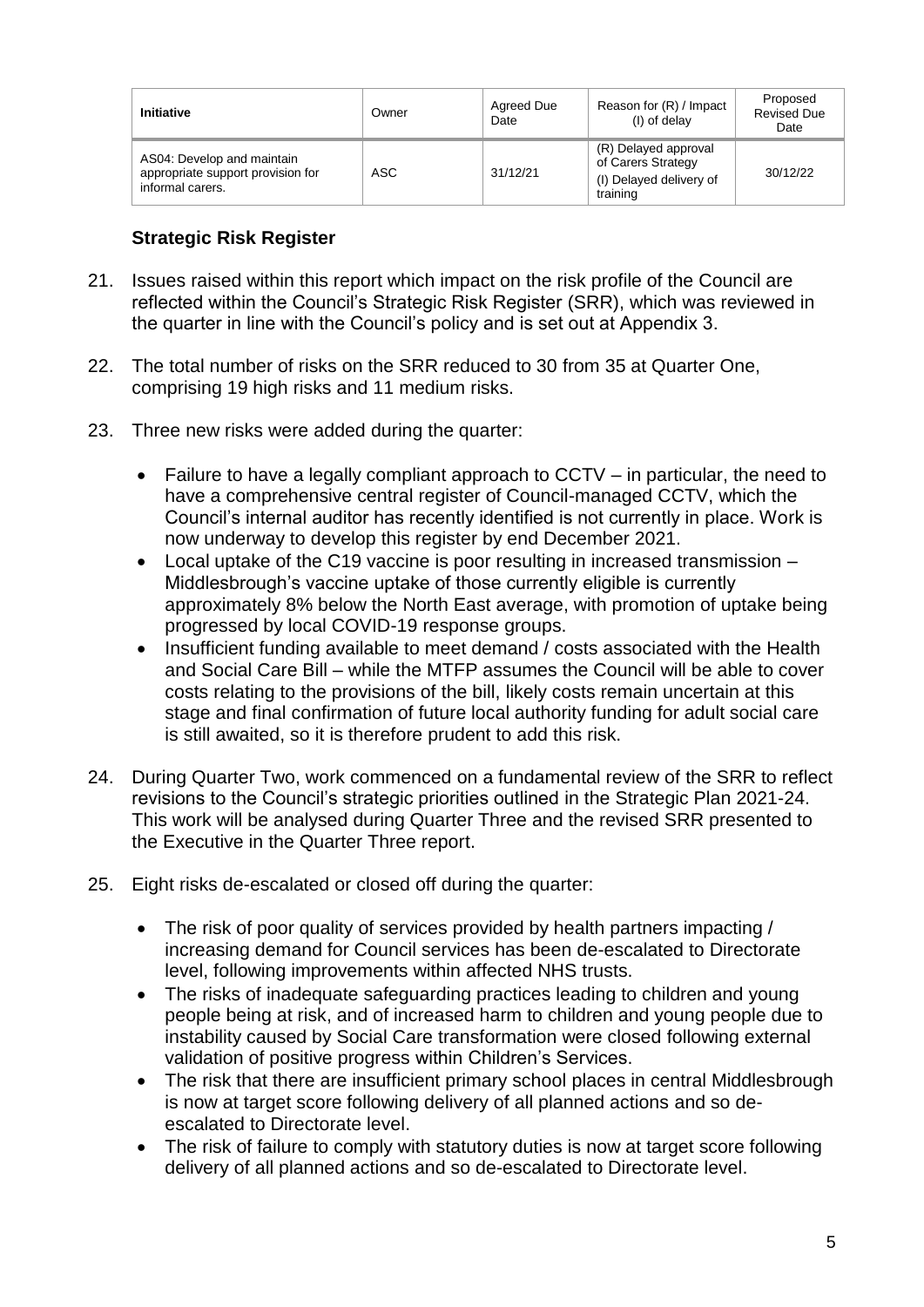- The risk of failure of staff to complete Data Protection training has reduced following the launch of a revised e-learning programme and supporting compliance dashboard, and so de-escalated to Directorate level.
- The risk of failing to achieve full reimbursement from Government for costs incurred in response to COVID-19 to date was closed, as Government has operated in line with the Council's assumptions.
- The risk of failure to adhere to corporate procurement policies has reduced as the procurement policy has been refreshed and associated training delivered, and so de-escalated to Directorate level.
- 26. Scoring on the following risks was amended during the quarter:
	- The risk to investment in high-quality office space for the digital sector was reduced, as the contract for BOHO X has now been let.
	- The risk of failing to comply with the rights of data subject access of customers has been reduced, as a result of improved practice.
	- The risk associated with a reduction in frontline policing impacting on crime / community resilience, has been reduced following renewal of the Executivemonitored Community Safety Partnership and agreement of the Community Safety Partnership Plan.
- 27. Performance in delivering mitigating actions associated with high or medium risks on the SRR has dipped below the expected performance standard of 90% in Quarter Two, to 82%. This will addressed as part of the SRR review work outlined in paragraph 24.

## **Progress in delivering Directorate Priorities for 2021/22 and risk mitigations**

- 28. Directorates are accountable for a number of Directorate-specific actions each year to ensure ongoing compliance with legal duties and best practice and that business change is well managed. Directorate Priorities for 2021/22 are set out at Appendix 4.
- 29. At the end of Quarter Two, 98% of Directorate Priorities were rated either Green or Amber (i.e. some milestone slippage but still expected to be delivered in-year), in line with the expected standard of 90%. Performance in delivering mitigating actions associated with high or medium risks on Directorate Risk Registers is 94%, above the expected performance standard of 90%.
- 30. Quarter Two saw seven (6.5%) of 108 Directorate Priorities completed, as follows:
	- Secure and commence delivery of the Future High Streets Fund programme.
	- Secure and commence delivery of the Town's Fund programme.
	- Complete review of the Occupational Therapy service and implement an improved service model to ensure that provision is in line with demand.
	- Review autism provision and implement improved service model.
	- Develop and implement an overarching surveillance policy for the Council, communicating the approach to members, employees and customers.
	- Encourage all staff to update their equality information.
	- Ensure continued provision of legal advice and support to the wider authority to contribute to the implementation and delivery of the Strategic Plan.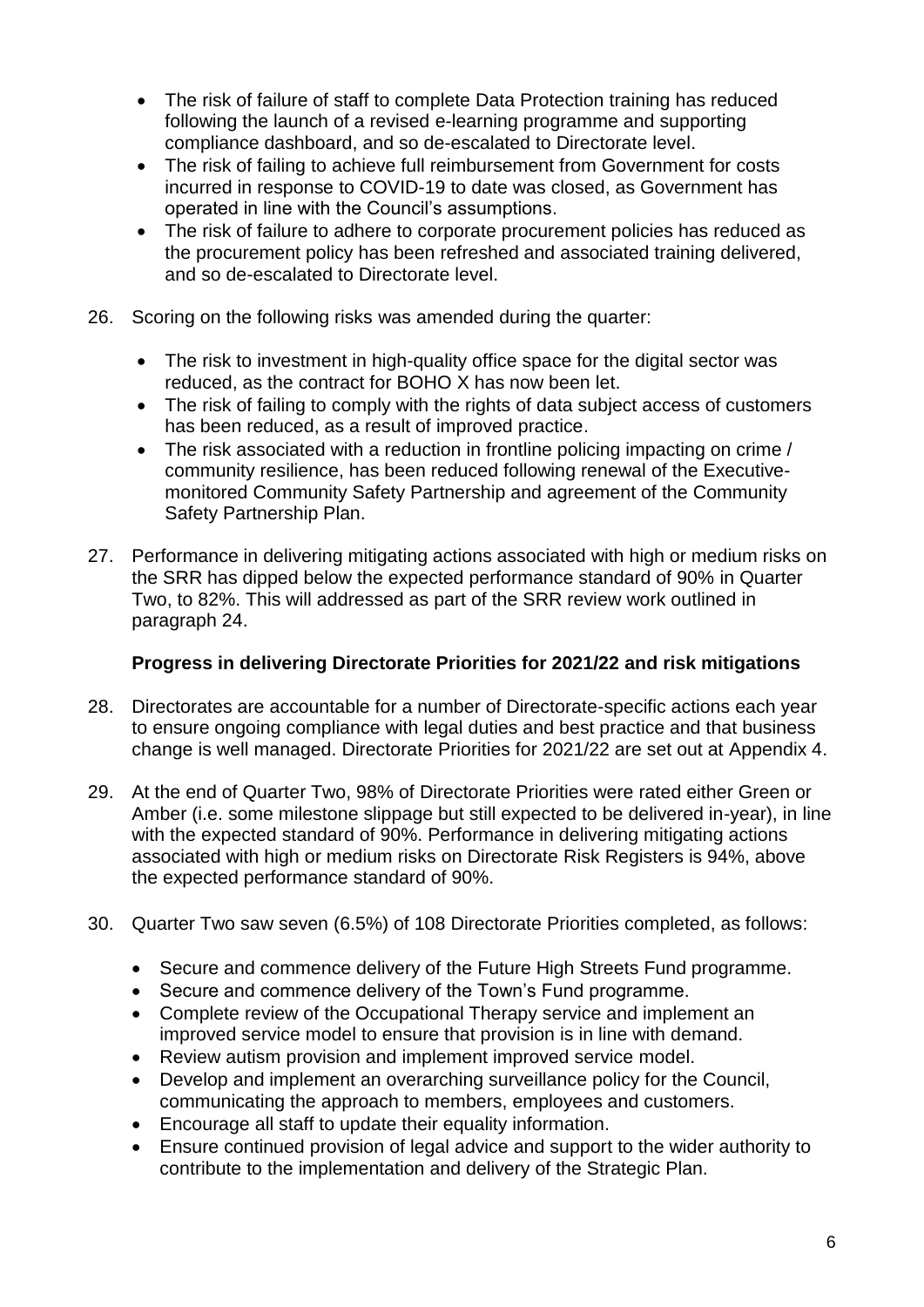## **Progress in delivering Programmes and Projects**

31. The Council maintains a portfolio of programmes and projects in support of achievement of the Council's strategic and directorate priorities. At the end of Quarter Two, 25 (73%) of the 34 programmes were rated Green, six (18%) Amber, together meeting the expected standard of 90%. No programmes or projects required escalation to the Executive at the end of Quarter Two.

#### **Progress in other corporate performance matters**

- 32. In addition to the above performance and risk issues, LMT reviews a range of other performance measures on a monthly basis, including compliance with agreed actions from internal audits, responsiveness to statutory information requests, information security incidents and complaints.
- 33. At Quarter Two the key points of note were:
	- Performance in responding to Subject Access Requests (requests by individuals for data that the Council holds about them) continues to improve, with the percentage of live SARs that were overdue continuing to reduce. Corporate Affairs and Audit Committee was updated on progress in this matter in October 2021.
	- LMT has now approved a business case to improve the Council's responsiveness to other statutory information requests (under the Freedom of Information Act 2000 and the Environmental Information Regulations 2004) and this will be implemented during Quarter Three.
	- Information security incidents reported increased from 18 in Quarter One to 32 in Quarter Two, likely as a result of increased awareness of data protection issues following the roll out of e-learning training. No incidents were of sufficient seriousness for the Council to report them to the Information Commissioner's Office.
	- Practice changes in the corporate complaints process have begun to have an impact, with the rolling-twelve month average of complaints closed within time increasing from 77% to 79%.

## **What decisions are being asked for?**

- 34. That OSB notes the proposed amendments to Executive actions outlined at Appendix 1.
- 35. That OSB notes progress in implementing the Strategic Plan 2021-24 at Quarter One 2021/22 (Appendix 2) and the revised deadlines for the action at paragraph 20.
- 36. That in light of the position outlined in the report, OSB notes the Council's updated Strategic Risk Register at Appendix 3.
- 37. That OSB notes progress in implementing 2021/22 Directorate priorities, which are set out at Appendix 4.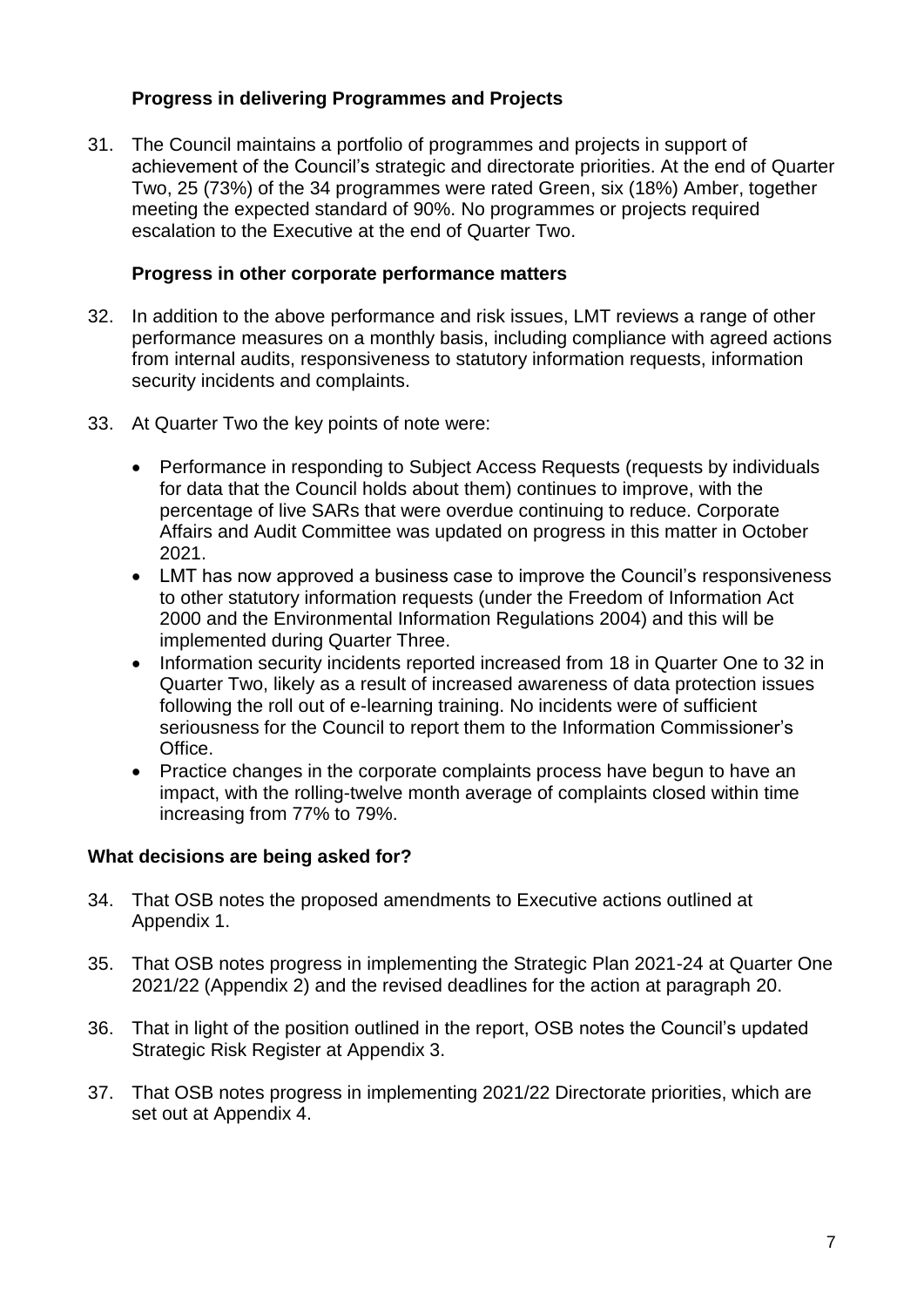## **Why is this being recommended?**

38. To enable the effective management of performance and risk in line with the Council's Local Code of Corporate Governance.

## **Other potential decisions and why these have not been recommended**

39. Not applicable.

## **Impact(s) of recommended decision(s)**

#### **Legal**

40. The proposed recommendations are consistent with and will promote the achievement of the Council's legal duty to achieve Best Value.

#### **Financial**

41. Any financial implications relating to issues set out in this report, were summarised in the Revenue and Capital Budget – Projected Outturn Position at Quarter Two 2021/22 report considered by OSB at its meeting of 7 December 2021.

#### **Policy framework**

42. The Strategic Plan and associated budgets form part of the Council's Policy Framework.

## **Equality and diversity**

43. As reported to Council in February 2021, no negative differential impact on diverse groups and communities is anticipated from the direction of travel set out in the Strategic Plan 2021-24.

#### **Risk**

44. Risk implications are set out in the main body of the report.

#### **Actions to be taken to implement the decision(s)**

45. Mitigating activity set out in the main body of the report will continue to be applied by Directorates as stated and monitored by LMT as part of monthly Performance Dashboard reviews.

#### **Appendices**

- 1 Proposed amendments to Executive actions at Quarter Two 2021/22
- 2 Strategic Plan Workplan progress at Quarter Two 2021/22
- 3 Summary Strategic Risk Register at Quarter Two 2021/22
- 4 Directorate priorities 2021/22 progress at Quarter Two 2021/22